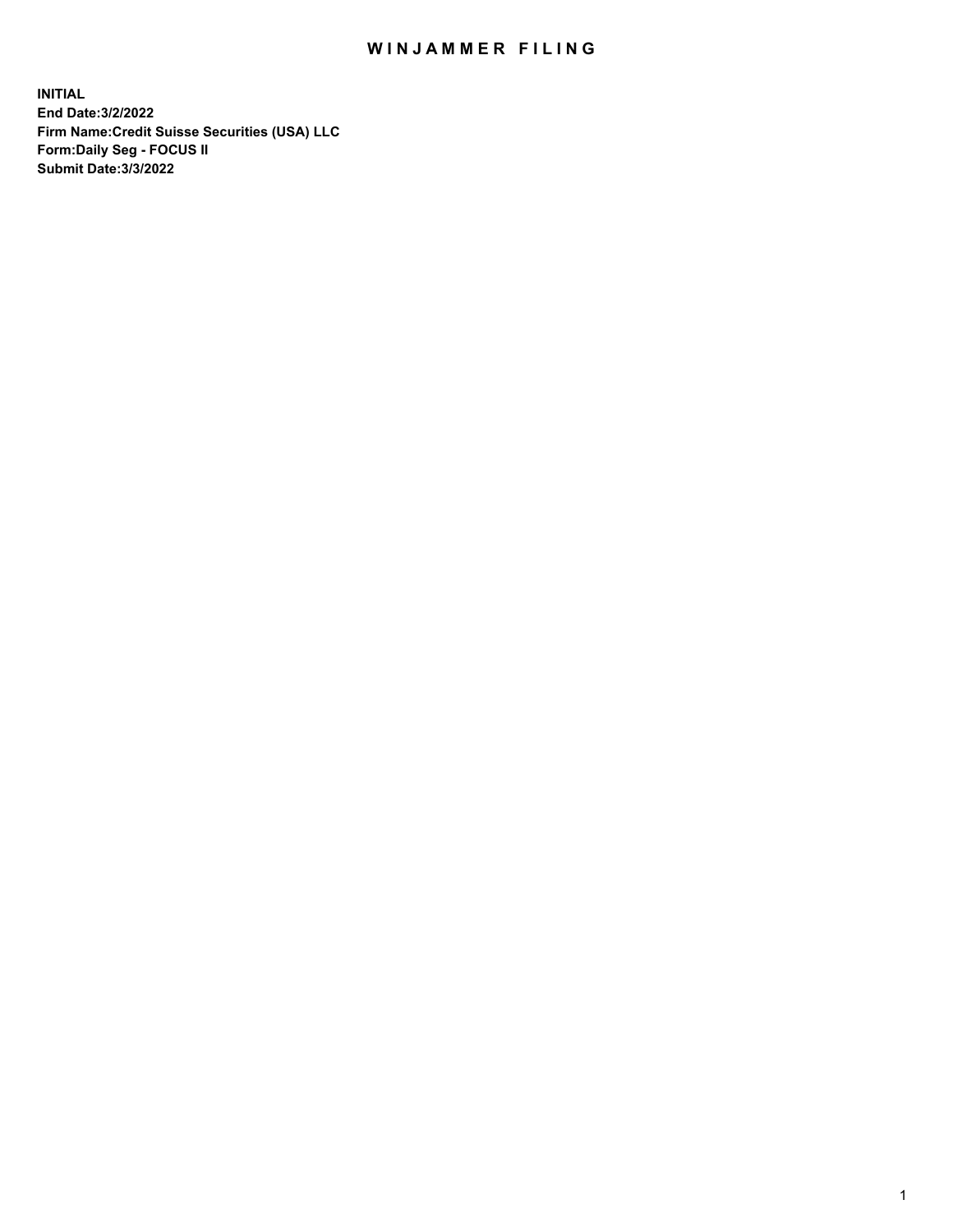**INITIAL** 

## **End Date:3/2/2022 Firm Name:Credit Suisse Securities (USA) LLC Form:Daily Seg - FOCUS II**

## **Submit Date:3/3/2022**

#### **Daily Segregation - Cover Page**

| Name of Company                                                                                                                                                                                                                                                                                                                | <b>Credit Suisse Securities (USA)</b><br><b>LLC</b>     |
|--------------------------------------------------------------------------------------------------------------------------------------------------------------------------------------------------------------------------------------------------------------------------------------------------------------------------------|---------------------------------------------------------|
| <b>Contact Name</b>                                                                                                                                                                                                                                                                                                            | <b>Alexander Baptiste</b>                               |
| <b>Contact Phone Number</b>                                                                                                                                                                                                                                                                                                    | 919-994-6223                                            |
| <b>Contact Email Address</b>                                                                                                                                                                                                                                                                                                   | alexander.baptiste@credit-suiss<br>e.com                |
| FCM's Customer Segregated Funds Residual Interest Target (choose one):<br>a. Minimum dollar amount: ; or<br>b. Minimum percentage of customer segregated funds required:% ; or<br>c. Dollar amount range between: and; or<br>d. Percentage range of customer segregated funds required between:% and%.                         | $\frac{0}{5}$<br>$\underline{0}$ $\underline{0}$<br>0 Q |
| FCM's Customer Secured Amount Funds Residual Interest Target (choose one):<br>a. Minimum dollar amount: ; or<br>b. Minimum percentage of customer secured funds required:% ; or<br>c. Dollar amount range between: and; or<br>d. Percentage range of customer secured funds required between:% and%.                           | $\frac{\frac{0}{5}}{\frac{0}{0}}$<br>0 Q                |
| FCM's Cleared Swaps Customer Collateral Residual Interest Target (choose one):<br>a. Minimum dollar amount: ; or<br>b. Minimum percentage of cleared swaps customer collateral required:% ; or<br>c. Dollar amount range between: and; or<br>d. Percentage range of cleared swaps customer collateral required between:% and%. | $\frac{0}{5}$<br>0 <sub>0</sub><br>0 <sub>0</sub>       |

Attach supporting documents CH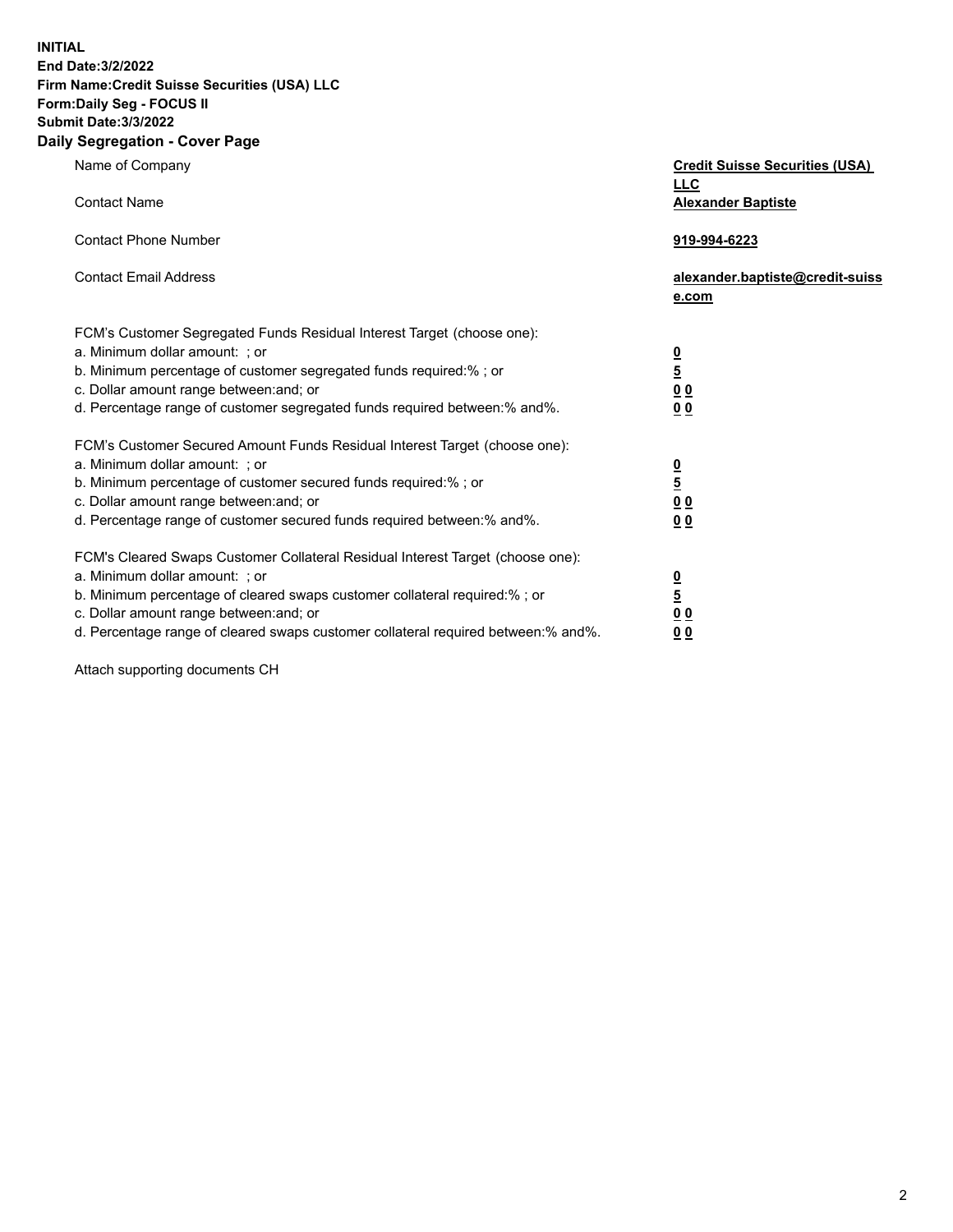#### **INITIAL End Date:3/2/2022 Firm Name:Credit Suisse Securities (USA) LLC Form:Daily Seg - FOCUS II Submit Date:3/3/2022 Daily Segregation - Secured Amounts**

|     | Daily Segregation - Secured Amounts                                                                        |                                 |
|-----|------------------------------------------------------------------------------------------------------------|---------------------------------|
|     | Foreign Futures and Foreign Options Secured Amounts                                                        |                                 |
|     | Amount required to be set aside pursuant to law, rule or regulation of a foreign                           | $0$ [7305]                      |
|     | government or a rule of a self-regulatory organization authorized thereunder                               |                                 |
| 1.  | Net ledger balance - Foreign Futures and Foreign Option Trading - All Customers                            |                                 |
|     | A. Cash                                                                                                    | 2,616,414,098 [7315]            |
|     | B. Securities (at market)                                                                                  | 154,092,594 [7317]              |
| 2.  | Net unrealized profit (loss) in open futures contracts traded on a foreign board of trade                  | $-316,412,469$ [7325]           |
| 3.  | Exchange traded options                                                                                    |                                 |
|     | a. Market value of open option contracts purchased on a foreign board of trade                             | <b>9,578,563</b> [7335]         |
|     | b. Market value of open contracts granted (sold) on a foreign board of trade                               | -1,272,714 [7337]               |
| 4.  | Net equity (deficit) (add lines 1. 2. and 3.)                                                              | 2,462,400,072 [7345]            |
| 5.  | Account liquidating to a deficit and account with a debit balances - gross amount                          | 24,148,888 [7351]               |
|     | Less: amount offset by customer owned securities                                                           | -18,721,416 [7352]5,427,472     |
|     |                                                                                                            | [7354]                          |
| 6.  | Amount required to be set aside as the secured amount - Net Liquidating Equity                             | 2,467,827,544 [7355]            |
|     | Method (add lines 4 and 5)                                                                                 |                                 |
| 7.  | Greater of amount required to be set aside pursuant to foreign jurisdiction (above) or line                | 2,467,827,542 [7360]            |
|     | 6.<br>FUNDS DEPOSITED IN SEPARATE REGULATION 30.7 ACCOUNTS                                                 |                                 |
| 1.  | Cash in banks                                                                                              |                                 |
|     | A. Banks located in the United States                                                                      | 1,089,964,341 [7500]            |
|     | B. Other banks qualified under Regulation 30.7                                                             | 309,975,115 [7520]1,399,939,456 |
|     |                                                                                                            | [7530]                          |
| 2.  | <b>Securities</b>                                                                                          |                                 |
|     | A. In safekeeping with banks located in the United States                                                  | 154,092,594 [7540]              |
|     | B. In safekeeping with other banks qualified under Regulation 30.7                                         | 0 [7560] 154,092,594 [7570]     |
| 3.  | Equities with registered futures commission merchants                                                      |                                 |
|     | A. Cash                                                                                                    | $0$ [7580]                      |
|     | <b>B.</b> Securities                                                                                       | $0$ [7590]                      |
|     | C. Unrealized gain (loss) on open futures contracts                                                        | $0$ [7600]                      |
|     | D. Value of long option contracts                                                                          | $0$ [7610]                      |
|     | E. Value of short option contracts                                                                         | 0 [7615]0 [7620]                |
| 4.  | Amounts held by clearing organizations of foreign boards of trade                                          |                                 |
|     | A. Cash                                                                                                    | $0$ [7640]                      |
|     | <b>B.</b> Securities                                                                                       | $0$ [7650]                      |
|     | C. Amount due to (from) clearing organization - daily variation                                            | $0$ [7660]                      |
|     | D. Value of long option contracts                                                                          | $0$ [7670]                      |
|     | E. Value of short option contracts                                                                         | 0 [7675]0 [7680]                |
| 5.  | Amounts held by members of foreign boards of trade                                                         |                                 |
|     | A. Cash                                                                                                    | 1,923,225,011 [7700]            |
|     | <b>B.</b> Securities                                                                                       | $0$ [7710]                      |
|     | C. Unrealized gain (loss) on open futures contracts                                                        | 403,045,972 [7720]              |
|     | D. Value of long option contracts                                                                          | 9,578,563 [7730]                |
|     | E. Value of short option contracts                                                                         | -1,272,714 [7735]1,528,484,888  |
|     |                                                                                                            | $[7740]$                        |
| 6.  | Amounts with other depositories designated by a foreign board of trade                                     | $0$ [7760]                      |
| 7.  | Segregated funds on hand                                                                                   | $0$ [7765]                      |
| 8.  | Total funds in separate section 30.7 accounts                                                              | 3,082,516,938 [7770]            |
| 9.  | Excess (deficiency) Set Aside for Secured Amount (subtract line 7 Secured Statement<br>Page 1 from Line 8) | 614,689,396 [7380]              |
| 10. | Management Target Amount for Excess funds in separate section 30.7 accounts                                | 123,391,377 [7780]              |
|     |                                                                                                            |                                 |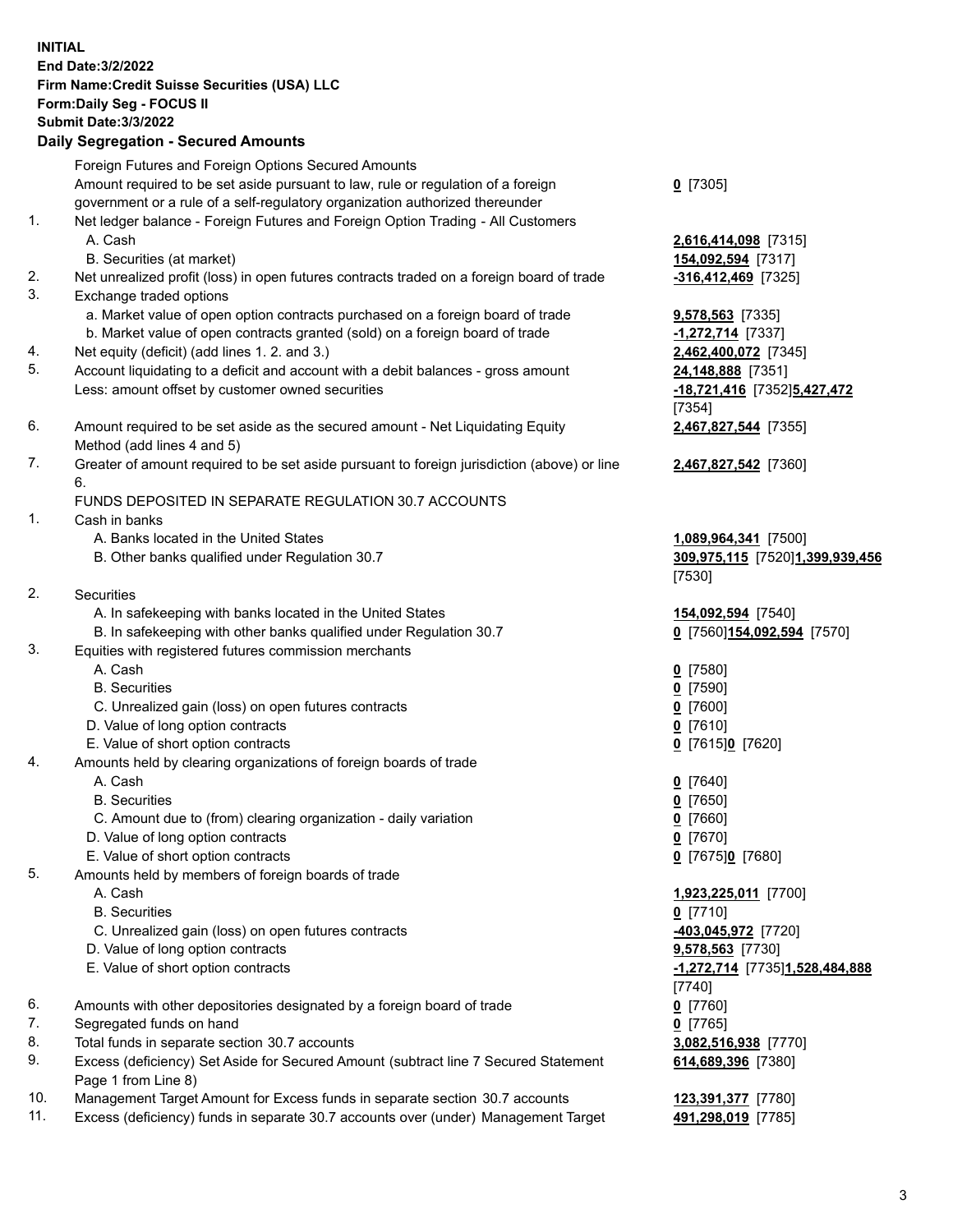| <b>INITIAL</b> | End Date: 3/2/2022<br>Firm Name: Credit Suisse Securities (USA) LLC<br>Form: Daily Seg - FOCUS II<br><b>Submit Date: 3/3/2022</b><br><b>Daily Segregation - Segregation Statement</b> |                                   |
|----------------|---------------------------------------------------------------------------------------------------------------------------------------------------------------------------------------|-----------------------------------|
|                | SEGREGATION REQUIREMENTS(Section 4d(2) of the CEAct)                                                                                                                                  |                                   |
| 1.             | Net ledger balance                                                                                                                                                                    |                                   |
|                | A. Cash                                                                                                                                                                               | 951,088,608 [7010]                |
|                | B. Securities (at market)                                                                                                                                                             | 643,518,497 [7020]                |
| 2.             | Net unrealized profit (loss) in open futures contracts traded on a contract market                                                                                                    | 150,978,827 [7030]                |
| 3.             | Exchange traded options                                                                                                                                                               |                                   |
|                | A. Add market value of open option contracts purchased on a contract market                                                                                                           | 125,840,348 [7032]                |
|                | B. Deduct market value of open option contracts granted (sold) on a contract market                                                                                                   | -96,874,234 [7033]                |
| 4.             | Net equity (deficit) (add lines 1, 2 and 3)                                                                                                                                           | 1,774,552,046 [7040]              |
| 5.             | Accounts liquidating to a deficit and accounts with                                                                                                                                   |                                   |
|                | debit balances - gross amount                                                                                                                                                         | 112,947,898 [7045]                |
|                | Less: amount offset by customer securities                                                                                                                                            | -112,418,605 [7047]529,293 [7050] |
| 6.             | Amount required to be segregated (add lines 4 and 5)                                                                                                                                  | 1,775,081,339 [7060]              |
|                | FUNDS IN SEGREGATED ACCOUNTS                                                                                                                                                          |                                   |
| 7.             | Deposited in segregated funds bank accounts                                                                                                                                           |                                   |
|                | A. Cash                                                                                                                                                                               | 368,539,971 [7070]                |
|                | B. Securities representing investments of customers' funds (at market)                                                                                                                | $0$ [7080]                        |
|                | C. Securities held for particular customers or option customers in lieu of cash (at                                                                                                   | 494,912,833 [7090]                |
| 8.             | market)<br>Margins on deposit with derivatives clearing organizations of contract markets                                                                                             |                                   |
|                | A. Cash                                                                                                                                                                               | 909,806,088 [7100]                |
|                | B. Securities representing investments of customers' funds (at market)                                                                                                                | $0$ [7110]                        |
|                | C. Securities held for particular customers or option customers in lieu of cash (at                                                                                                   | 148,605,664 [7120]                |
|                | market)                                                                                                                                                                               |                                   |
| 9.             | Net settlement from (to) derivatives clearing organizations of contract markets                                                                                                       | 7,720,989 [7130]                  |
| 10.            | Exchange traded options                                                                                                                                                               |                                   |
|                | A. Value of open long option contracts                                                                                                                                                | 125,840,348 [7132]                |
|                | B. Value of open short option contracts                                                                                                                                               | $-96,874,234$ [7133]              |
| 11.            | Net equities with other FCMs                                                                                                                                                          |                                   |
|                | A. Net liquidating equity                                                                                                                                                             | 160,839 [7140]                    |
|                | B. Securities representing investments of customers' funds (at market)                                                                                                                | $0$ [7160]                        |
|                | C. Securities held for particular customers or option customers in lieu of cash (at                                                                                                   | $0$ [7170]                        |
|                | market)                                                                                                                                                                               |                                   |
| 12.            | Segregated funds on hand                                                                                                                                                              | $0$ [7150]                        |
| 13.            | Total amount in segregation (add lines 7 through 12)                                                                                                                                  | 1,958,712,498 [7180]              |
| 14.            | Excess (deficiency) funds in segregation (subtract line 6 from line 13)                                                                                                               | 183,631,159 [7190]                |
| 15.            | Management Target Amount for Excess funds in segregation                                                                                                                              | 88,754,067 [7194]                 |
| 16.            | Excess (deficiency) funds in segregation over (under) Management Target Amount                                                                                                        | 94,877,092 [7198]                 |
|                | <b>Excess</b>                                                                                                                                                                         |                                   |